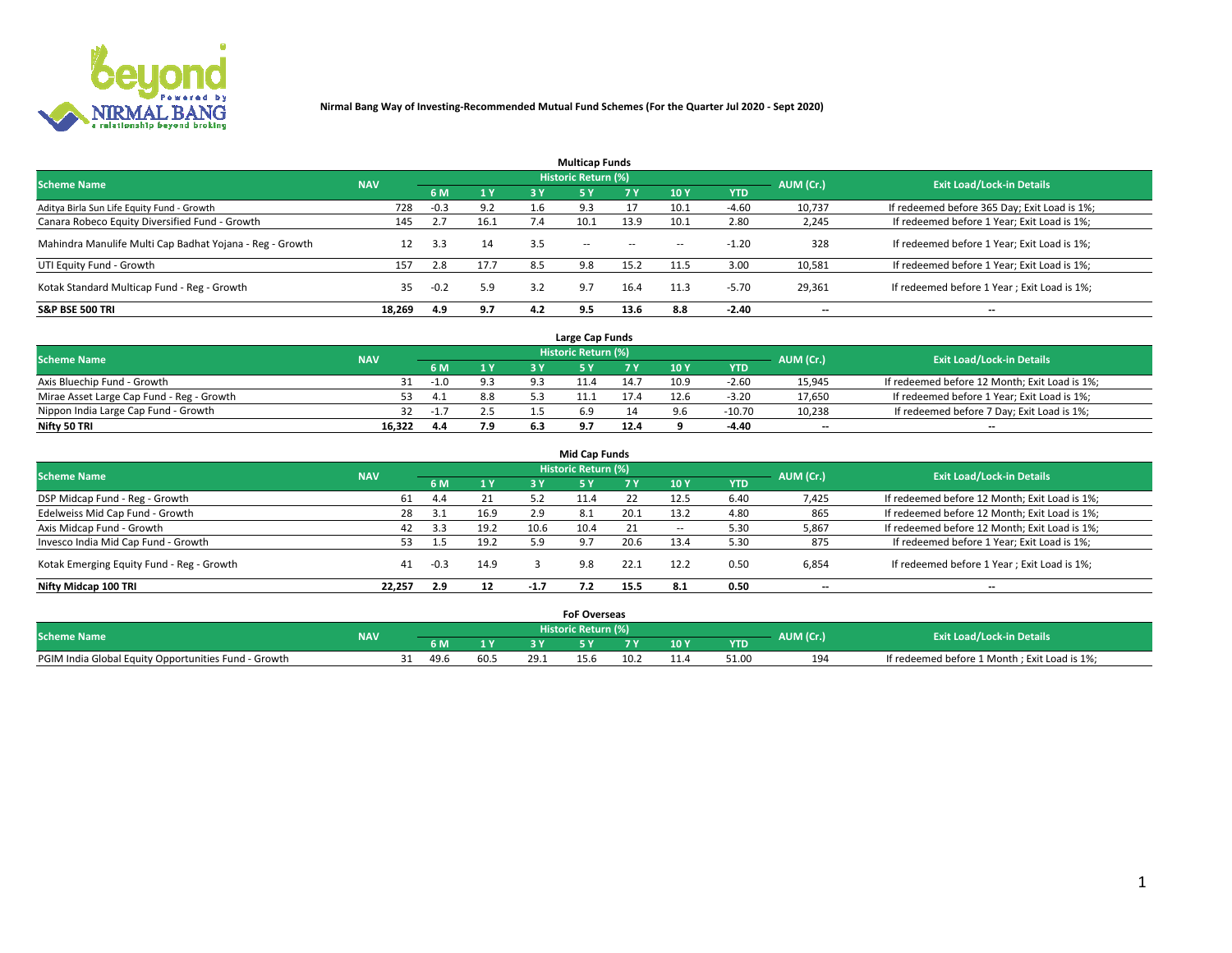

| Large & Midcap                                   |            |        |      |     |                     |      |      |            |                          |                                              |  |  |  |
|--------------------------------------------------|------------|--------|------|-----|---------------------|------|------|------------|--------------------------|----------------------------------------------|--|--|--|
| <b>Scheme Name</b>                               | <b>NAV</b> |        |      |     | Historic Return (%) |      |      |            | AUM (Cr.)                | <b>Exit Load/Lock-in Details</b>             |  |  |  |
|                                                  |            | 6 M    | 1 Y  |     |                     | 7 V  | 10Y  | <b>YTD</b> |                          |                                              |  |  |  |
| Mirae Asset Emerging Bluechip Fund - Growth      | 59         | 6.0    | 16.4 |     |                     | 25.7 | 18.3 | 2.00       | 10,596                   | If redeemed before 1 Year; Exit Load is 1%;  |  |  |  |
| Canara Robeco Emerging Equities - Growth         | 101        | 2.4    | 18.8 | 4.5 | 11.6                | 24.3 | 15.  | 4.10       | 5,543                    | If redeemed before 1 Year; Exit Load is 1%;  |  |  |  |
| Principal Emerging Bluechip Fund - Growth        | 110        | 2.5    | 16.5 |     | 10.5                | 21.3 | 12.8 | 1.70       | 2,015                    | If redeemed before 365 Day; Exit Load is 1%; |  |  |  |
| Invesco India Growth Opportunities Fund - Growth | 35         | -1.3   | 6.9  | 4.7 | 9.3                 | 14.9 | 10.5 | $-4.60$    | 2,703                    | If redeemed before 1 Year; Exit Load is 1%;  |  |  |  |
| Sundaram Large and Mid Cap Fund - Reg - Growth   | 34         | $-4.0$ | 6.4  |     | 02                  | 15.7 | 8.9  | $-7.00$    | 1,196                    | If redeemed before 365 Day; Exit Load is 1%; |  |  |  |
| NIFTY Large Midcap 250 TRI                       | 7.403      | 4.7    | 12.3 | 3.8 | 10                  | 16   | 9.8  | $-0.20$    | $\overline{\phantom{a}}$ | $- -$                                        |  |  |  |

|                                                     |            |        |      |     | <b>Focused Funds</b>       |      |        |            |                          |                                               |
|-----------------------------------------------------|------------|--------|------|-----|----------------------------|------|--------|------------|--------------------------|-----------------------------------------------|
| <b>Scheme Name</b>                                  | <b>NAV</b> |        |      |     | <b>Historic Return (%)</b> |      |        |            | AUM (Cr.)                | <b>Exit Load/Lock-in Details</b>              |
|                                                     |            | 6 M    | 1 Y  |     |                            |      | 10 Y   | <b>YTD</b> |                          |                                               |
| Axis Focused 25 Fund - Growth                       | 30         | $-1.$  | 10.4 | 6.8 | 11.9                       | 15.6 | $\sim$ | $-3.00$    | 11,043                   | If redeemed before 12 Month; Exit Load is 1%; |
| ICICI Prudential Focused Equity Fund - Ret - Growth |            | 16.9   | 13   |     |                            |      |        | 8.20       | 755                      | If redeemed before 1 Year; Exit Load is 1%;   |
| SBI Focused Equity Fund - Growth                    | 152        | $-1.2$ | 13.6 | 8.4 |                            | 17.9 | 13.6   | $-1.10$    | 9,506                    | If redeemed before 1 Year; Exit Load is 1%;   |
| <b>S&amp;P BSE 500 TRI</b>                          | 18,269     | 4.9    | 9.7  | 4.2 |                            | 13.6 |        | $-2.40$    | $\overline{\phantom{a}}$ | $\hspace{0.05cm} \cdots$                      |

| <b>Small Cap Funds</b>       |            |     |      |                     |      |      |                 |            |           |                                             |  |  |
|------------------------------|------------|-----|------|---------------------|------|------|-----------------|------------|-----------|---------------------------------------------|--|--|
| <b>Scheme Name</b>           | <b>NAV</b> |     |      | Historic Return (%) |      |      |                 |            | AUM (Cr.) | <b>Exit Load/Lock-in Details</b>            |  |  |
|                              |            | 6 M | 1 Y  |                     |      |      | 10 <sub>Y</sub> | <b>YTD</b> |           |                                             |  |  |
| HDFC Small Cap Fund - Growth |            |     |      |                     |      | 14.8 |                 | $-1.80$    | 7,851     | If redeemed before 1 Year; Exit Load is 1%; |  |  |
| SBI Small Cap Fund - Growth  |            |     | 20.7 |                     | 13.8 |      |                 | 9.00       | 4.270     | If redeemed before 1 Year; Exit Load is 1%; |  |  |
| Nifty Smallcap 100 TRI       | 7.066      |     |      | $-9.1$              |      | 12.8 | 4.5             | $-1.40$    | $-$       | $- -$                                       |  |  |

| ELSS Schemes (Tax Saving u/s 80-C)           |            |        |      |                            |           |        |                          |            |                          |                                  |  |  |  |
|----------------------------------------------|------------|--------|------|----------------------------|-----------|--------|--------------------------|------------|--------------------------|----------------------------------|--|--|--|
| <b>Scheme Name</b>                           | <b>NAV</b> |        |      | <b>Historic Return (%)</b> |           |        |                          |            | AUM (Cr.)                | <b>Exit Load/Lock-in Details</b> |  |  |  |
|                                              |            | - 6 M  | 1Y   | 73 Y                       | <b>5Y</b> | 7 Y    | 10 Y                     | <b>YTD</b> |                          |                                  |  |  |  |
| Aditya Birla Sun Life Tax Relief 96 - Growth | 32         | 2.3    | 11.9 | 4.1                        |           | 16.8   | 10.4                     | $-0.80$    | 10,383                   | Nil                              |  |  |  |
| Axis Long Term Equity Fund - Growth          | 48         | $-2.7$ | 9.2  |                            | 9.5       | 18.9   | 14.7                     | $-3.70$    | 21,051                   | Nil                              |  |  |  |
| Canara Robeco Equity Tax Saver Fund - Growth |            | 2.3    | 16.9 | 8.1                        | 10.2      | 14.7   | 10.4                     | 3.80       | 1,089                    | Nil                              |  |  |  |
| Invesco India Tax Plan - Growth              | 53         | 0.2    | 11.8 |                            |           |        | 11.5                     | $-0.50$    | 1,075                    | Nil                              |  |  |  |
| Mirae Asset Tax Saver Fund - Reg - Growth    | 19         | 7.0    | 14.2 |                            | $- -$     | $\sim$ | $\overline{\phantom{a}}$ | 0.60       | 3,858                    | Nil                              |  |  |  |
| S&P BSE 200 TRI                              | 5,906      | 5.0    | 9.4  |                            | 9.7       | 13.5   | 9.1                      | $-2.80$    | $\overline{\phantom{a}}$ | $- -$                            |  |  |  |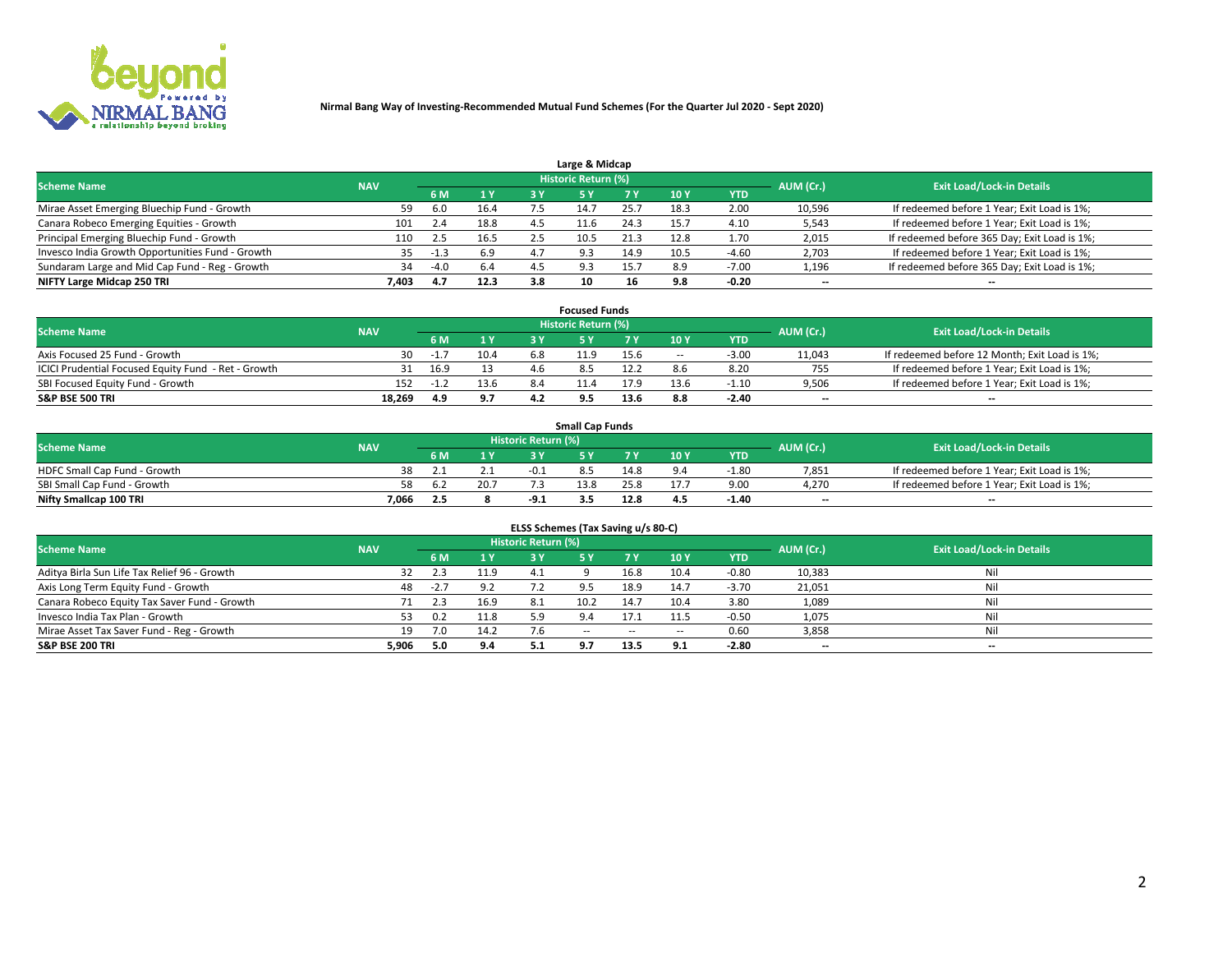

| <b>Solution Oriented</b>                               |            |            |      |                            |      |      |                          |            |                          |                                                                     |  |  |  |
|--------------------------------------------------------|------------|------------|------|----------------------------|------|------|--------------------------|------------|--------------------------|---------------------------------------------------------------------|--|--|--|
| <b>Scheme Name</b>                                     | <b>NAV</b> |            |      | <b>Historic Return (%)</b> |      |      |                          |            | AUM (Cr.)                | <b>Exit Load/Lock-in Details</b>                                    |  |  |  |
|                                                        |            | <b>6 M</b> | 1 Y  | 3 Y                        |      |      | 10Y                      | <b>YTD</b> |                          |                                                                     |  |  |  |
|                                                        |            |            |      |                            |      |      |                          |            |                          | If redeemed before 1 Year; Exit Load is 3%; If redeemed bet. 1 Year |  |  |  |
| <b>HDFC Childrens Gift Fund</b>                        | 127        | 4.8        | 9.7  | 5.3                        | 9.3  | 14.7 | 12.4                     | 1.80       | 3.211                    | to 2 Year; Exit Load is 2%; If redeemed bet. 2 Year to 3 Year; Exit |  |  |  |
|                                                        |            |            |      |                            |      |      |                          |            |                          | Load is 1%;                                                         |  |  |  |
| Tata Retirement Savings Fund - Moderate Plan - Reg     | 32         | 4.5        | 13   | 4.3                        | 9.9  | 16.4 | --                       | 1.00       | 1,140                    | If redeemed before 61 Month; Exit Load is 1%;                       |  |  |  |
| Tata Retirement Savings Fund - Progressive Plan - Reg  | 31         | 3.5        | 12.4 | 4.2                        | 11.2 | 16.2 | $\overline{\phantom{a}}$ | -1.00      | 776                      | If redeemed before 61 Month; Exit Load is 1%;                       |  |  |  |
| Tata Retirement Savings Fund - Reg - Conservative Plan | 22         | 5.0        | 10.3 | 5.4                        |      | 10.1 | --                       | 5.50       | 141                      | If redeemed before 61 Month; Exit Load is 1%;                       |  |  |  |
| S&P BSE 200 TRI                                        | 5,906      | 5.0        | 9.4  | 5.1                        | 9.7  | 13.5 | 9.1                      | $-2.80$    | $\overline{\phantom{a}}$ | $- -$                                                               |  |  |  |

|                                                    |                                                                |     |                              |     | <b>Index Fund</b> |              |      |            |                          |                                               |  |  |
|----------------------------------------------------|----------------------------------------------------------------|-----|------------------------------|-----|-------------------|--------------|------|------------|--------------------------|-----------------------------------------------|--|--|
|                                                    | <b>Historic Return (%)</b><br><b>Scheme Name</b><br><b>NAV</b> |     |                              |     |                   |              |      |            |                          |                                               |  |  |
|                                                    |                                                                |     | $\triangleq$ $\triangledown$ | 2 V |                   | 7 V          | 10 Y | <b>YTD</b> | AUM (Cr.)                | <b>Exit Load/Lock-in Details</b>              |  |  |
| HDFC Index Fund-NIFTY 50 Plan                      | 105                                                            |     | 6.9                          |     |                   |              |      | $-5.10$    | 1.746                    | If redeemed before 3 Day; Exit Load is 0.25%; |  |  |
| ICICI Prudential Nifty Next 50 Index Fund - Growth | 24                                                             | ∹.h | 5.8                          |     |                   |              |      | $-3.30$    | 768                      | Nil                                           |  |  |
| UTI Nifty Index Fund - Growth                      | 76                                                             |     |                              |     |                   | 11 O<br>41.Y |      | $-4.90$    | 2,571                    | Nil                                           |  |  |
| Nifty 50 TRI                                       | 16,322                                                         | 4.4 | 7.9                          |     |                   | 12.4         |      | -4.40      | $\overline{\phantom{a}}$ | $- -$                                         |  |  |

|                                       |            |                   |                            | <b>Contra/Value Fund</b> |      |     |            |                          |                                             |
|---------------------------------------|------------|-------------------|----------------------------|--------------------------|------|-----|------------|--------------------------|---------------------------------------------|
| <b>Scheme Name</b>                    | <b>NAV</b> |                   | <b>Historic Return (%)</b> |                          |      |     |            | AUM (Cr.)                | <b>Exit Load/Lock-in Details</b>            |
|                                       |            | $\sim$ $\sqrt{ }$ |                            |                          | 7 V  | 10Y | <b>YTD</b> |                          |                                             |
| Invesco India Contra Fund - Growth    |            | 14.7              |                            |                          | 19.9 |     | 2.90       | 4,952                    | If redeemed before 1 Year; Exit Load is 1%; |
| UTI Value Opportunities Fund - Growth | 64         | 12.1              |                            |                          |      |     | $-1.30$    | 4,251                    | If redeemed before 1 Year; Exit Load is 1%; |
| <b>S&amp;P BSE 500 TRI</b>            | 18.269     |                   |                            |                          | 13.6 |     | $-2.40$    | $\overline{\phantom{a}}$ | $- -$                                       |

| Sector/Thematic                                                           |            |        |         |                     |            |            |                          |            |           |                                               |  |  |  |
|---------------------------------------------------------------------------|------------|--------|---------|---------------------|------------|------------|--------------------------|------------|-----------|-----------------------------------------------|--|--|--|
| <b>Scheme Name</b>                                                        | <b>NAV</b> |        |         | Historic Return (%) |            |            |                          |            | AUM (Cr.) | <b>Exit Load/Lock-in Details</b>              |  |  |  |
|                                                                           |            | 6 M    | 1 Y     | 3 Y                 | <b>5Y</b>  | <b>7 Y</b> | 10Y                      | <b>YTD</b> |           |                                               |  |  |  |
| Canara Robeco Consumer Trends Fund - Reg - Growth                         | 42         | $-1.2$ | 13.9    | 6.4                 |            | 17.3       | 11.8                     | $-0.40$    | 390       | If redeemed before 1 Year; Exit Load is 1%;   |  |  |  |
| Mirae Asset Great Consumer Fund - Growth                                  | 36         | 0.8    | 12      | -6.7                | 12.1       | 15.7       | $\overline{\phantom{a}}$ | $-2.40$    | 959       | If redeemed before 1 Year; Exit Load is 1%;   |  |  |  |
| <b>ICICI Prudential Technology Fund - Growth</b>                          | 74         | 28.7   | 23.4    | 22.6                | 12.1       | 17.4       | 16.3                     | 27.90      | 475       | If redeemed before 15 Day; Exit Load is 1%;   |  |  |  |
| Nippon India Pharma Fund - Growth                                         | 217        | 41.1   | 54.2    | 20.1                | 7.9        | 17.1       | 15.3                     | 42.80      | 3,496     | If redeemed before 1 Month; Exit Load is 1%;  |  |  |  |
| BNP Paribas India Consumption Fund - Reg - Growth                         | 13         | 1.2    | 18.2    | $\sim$ $\sim$       | $\sim$ $-$ | $\sim$     | $\overline{\phantom{a}}$ | 3.00       | 531       | If redeemed before 12 Month; Exit Load is 1%; |  |  |  |
| ICICI Prudential Banking and Financial Services Fund - Retail -<br>Growth | 53         | -16.6  | $-10.4$ | -4                  |            | 17.4       | 11.3                     | $-23.60$   | 2,633     | If redeemed before 15 Day; Exit Load is 1%;   |  |  |  |
| <b>S&amp;P BSE 500 TRI</b>                                                | 18.269     | 4.9    | 9.7     | 4.2                 | 9.5        | 13.6       | 8.8                      | $-2.40$    | $- -$     | --                                            |  |  |  |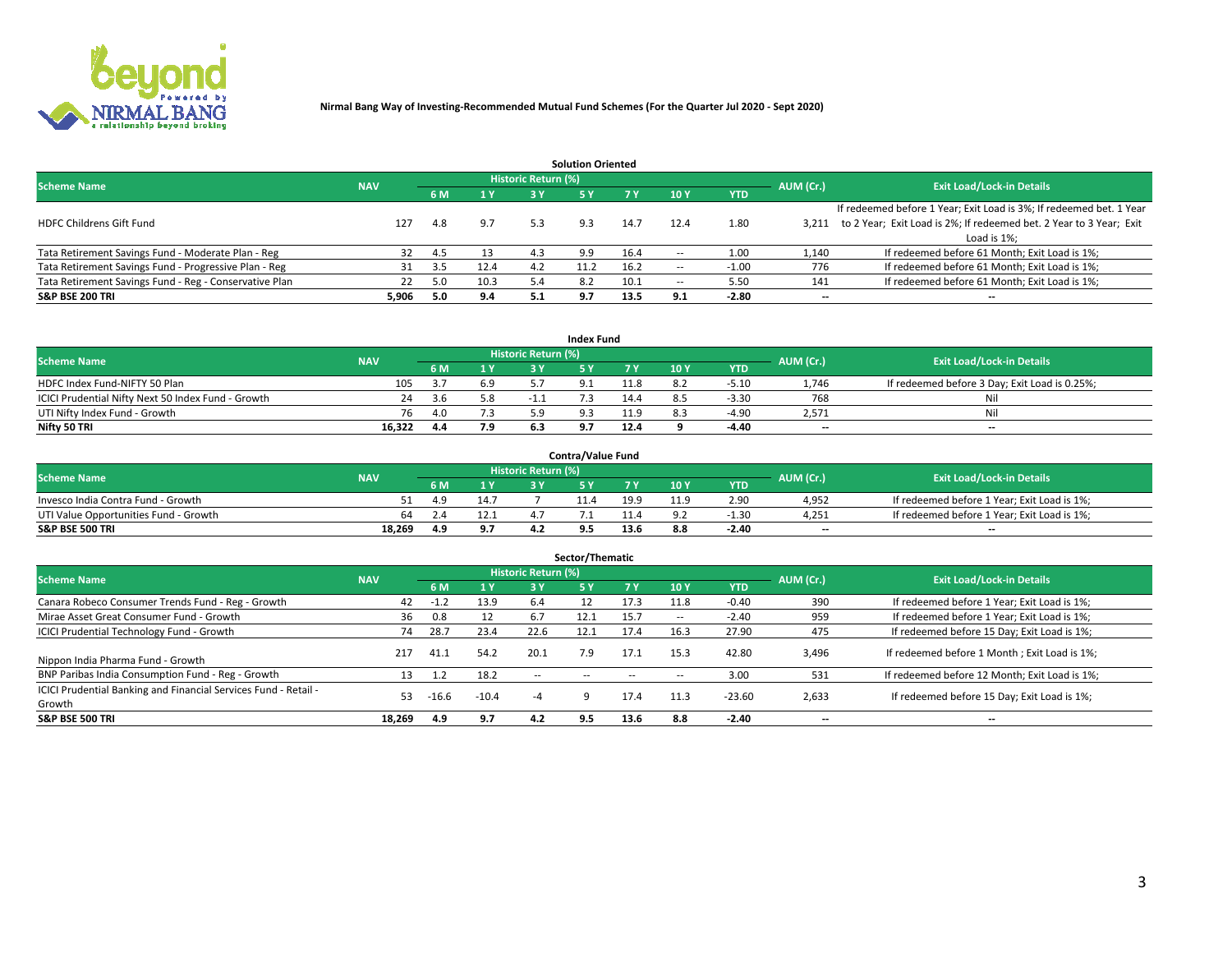

| <b>Dynamic Asset Allocation Funds</b>                   |                                                                                                                 |     |      |     |     |        |                          |            |        |                                                 |  |  |  |  |  |
|---------------------------------------------------------|-----------------------------------------------------------------------------------------------------------------|-----|------|-----|-----|--------|--------------------------|------------|--------|-------------------------------------------------|--|--|--|--|--|
|                                                         | <b>Historic Return (%)</b><br><b>Exit Load/Lock-in Details</b><br><b>Scheme Name</b><br>AUM (Cr.)<br><b>NAV</b> |     |      |     |     |        |                          |            |        |                                                 |  |  |  |  |  |
|                                                         |                                                                                                                 | 6 M | 1 Y  |     |     |        | $-10Y$                   | <b>YTD</b> |        |                                                 |  |  |  |  |  |
| ICICI Prudential Balanced Advantage Fund - Reg - Growth | 39                                                                                                              | 5.2 | 10.5 | 6.4 | 8.7 | 12.8   | 11.1                     | 1.10       | 26,139 | If redeemed before 1 Year; Exit Load is 1%;     |  |  |  |  |  |
| Invesco India Dynamic Equity Fund - Growth              | 30                                                                                                              | 0.6 | 5.6  | 2.2 |     | 11.5   | 8.9                      | $-1.20$    | 757    | If redeemed before 3 Month; Exit Load is 0.25%; |  |  |  |  |  |
| Nippon India Balanced Advantage Fund - Growth           | 95                                                                                                              | 2.4 |      | 4.3 | 7.9 | 12.8   |                          | 0.50       | 2,876  | If redeemed before 12 Month; Exit Load is 1%;   |  |  |  |  |  |
| SBI Dynamic Asset Allocation Fund - Reg - Growth        | 14                                                                                                              | 5.0 | 3.9  | 3.8 |     | $\sim$ | $\overline{\phantom{a}}$ | $-2.30$    | 593    | If redeemed before 12 Month; Exit Load is 1%;   |  |  |  |  |  |
| NIFTY 50 Hybrid Composite Debt 65:35 Index              | 10,762                                                                                                          | 6.8 | 9.5  | 7.8 |     | 11.9   | 9.3                      | 1.90       | $- -$  | $- -$                                           |  |  |  |  |  |

| <b>Hybrid Aggressive</b>                        |                                                                                                          |     |      |     |            |            |                          |            |                          |                                               |  |  |  |  |  |
|-------------------------------------------------|----------------------------------------------------------------------------------------------------------|-----|------|-----|------------|------------|--------------------------|------------|--------------------------|-----------------------------------------------|--|--|--|--|--|
|                                                 | Historic Return (%)<br><b>Exit Load/Lock-in Details</b><br><b>Scheme Name</b><br>AUM (Cr.)<br><b>NAV</b> |     |      |     |            |            |                          |            |                          |                                               |  |  |  |  |  |
|                                                 |                                                                                                          | 6 M | 1 Y  | 2 V |            |            | 10Y                      | <b>YTD</b> |                          |                                               |  |  |  |  |  |
| Canara Robeco Equity Hybrid Fund - Growth       | 175                                                                                                      | っち  | 14.8 |     | $^{\circ}$ |            |                          | 4.00       | 3,231                    | If redeemed before 1 Year; Exit Load is 1%;   |  |  |  |  |  |
| SBI Equity Hybrid Fund - Growth                 | 144                                                                                                      | 0.3 | 8.8  |     |            | 15.1       | 10.9                     | $-1.20$    | 31,434                   | If redeemed before 12 Month; Exit Load is 1%; |  |  |  |  |  |
| Mirae Asset Hybrid - Equity Fund - Reg - Growth | 16                                                                                                       |     | 9.6  | 5.9 | 10.4       | $\sim$ $-$ | $\overline{\phantom{a}}$ | $-0.50$    | 3,645                    | If redeemed before 1 Year; Exit Load is 1%;   |  |  |  |  |  |
| ICICI Prudential Equity & Debt Fund - Growth    | 134                                                                                                      | 3.3 | 6.6  |     |            | 14.1       | 11.7                     | $-4.50$    | 17,403                   | If redeemed before 1 Year; Exit Load is 1%;   |  |  |  |  |  |
| NIFTY 50 Hybrid Composite Debt 65:35 Index      | 10.762                                                                                                   | 6.8 | 9.5  |     | 10         | 11.9       |                          | 1.90       | $\overline{\phantom{a}}$ | $- -$                                         |  |  |  |  |  |

| <b>Arbitrage Fund</b>                      |            |      |     |                     |  |        |        |            |           |                                                 |  |  |  |  |
|--------------------------------------------|------------|------|-----|---------------------|--|--------|--------|------------|-----------|-------------------------------------------------|--|--|--|--|
| <b>Scheme Name</b>                         | <b>NAV</b> |      |     | Historic Return (%) |  |        |        |            | AUM (Cr.) | <b>Exit Load/Lock-in Details</b>                |  |  |  |  |
|                                            |            | L M. | 3 M | <b>6M</b>           |  |        |        | <b>YTD</b> |           |                                                 |  |  |  |  |
| IDFC Arbitrage Fund - Reg - Growth         |            | 25   |     | 2.9                 |  |        |        | 3.80       | 7,596     | If redeemed before 1 Month; Exit Load is 0.25%; |  |  |  |  |
| Kotak Equity Arbitrage Fund - Reg - Growth |            | 2.8  |     |                     |  |        |        | 4.50       | 15,364    | If redeemed before 30 Day; Exit Load is 0.25%;  |  |  |  |  |
| Tata Arbitrage Fund - Reg - Growth         |            |      |     | 4.b                 |  | $\sim$ | $\sim$ | 5.30       | 2,125     | If redeemed before 30 Day; Exit Load is 0.25%;  |  |  |  |  |
| Nippon India Arbitrage Fund - Growth       | 20         | ≀.b  |     |                     |  |        |        | 4.50       | 7.576     | If redeemed before 1 Month; Exit Load is 0.25%; |  |  |  |  |

| Overnight Fund                                      |            |     |     |                     |     |           |            |                 |                          |                                  |  |  |  |  |
|-----------------------------------------------------|------------|-----|-----|---------------------|-----|-----------|------------|-----------------|--------------------------|----------------------------------|--|--|--|--|
| <b>Scheme Name</b>                                  | <b>NAV</b> |     |     | Historic Return (%) |     |           | <b>YTM</b> | Avg             | AUM (Cr.)                | <b>Exit Load/Lock-in Details</b> |  |  |  |  |
|                                                     |            | 1 W | 2 W | 1 M                 | 3 M | <b>1Y</b> |            | <b>Maturity</b> |                          |                                  |  |  |  |  |
| Aditya Birla Sun Life Overnight Fund - Reg - Growth | 1,091      |     | 2.8 | 2.9                 | 2.9 | 3.9       | 3.24       | 0.00            | 6,538                    | Nil                              |  |  |  |  |
| HDFC Overnight Fund - Growth                        | 2,990      |     | 2.8 | 2.9                 | 2.9 | 3.9       | 3.15       | 0.01            | 13,165                   | Nil                              |  |  |  |  |
| ICICI Prudential Overnight Fund - Reg - Growth      | 109        |     | 2.8 | 2.9                 | 2.9 | 3.9       | 3.26       | 0.01            | 8,645                    | Nil                              |  |  |  |  |
| Nippon India Overnight Fund - Reg - Growth          | 108        | 2.8 | 2.9 | 2.9                 | 2.9 |           |            | 0.01            | 4,508                    | Nil                              |  |  |  |  |
| Kotak Overnight Fund - Reg - Growth                 | 1,078      |     | 2.8 | 2.9                 | 2.9 | 3.9       |            | 0.01            | 4,494                    | Nil                              |  |  |  |  |
| <b>CRISIL Liquid Fund Index</b>                     | $- -$      | 4.0 | 3.8 | 4.1                 | 4.1 | 5.3       | --         | --              | $\overline{\phantom{a}}$ | --                               |  |  |  |  |

## **Overnight Fund**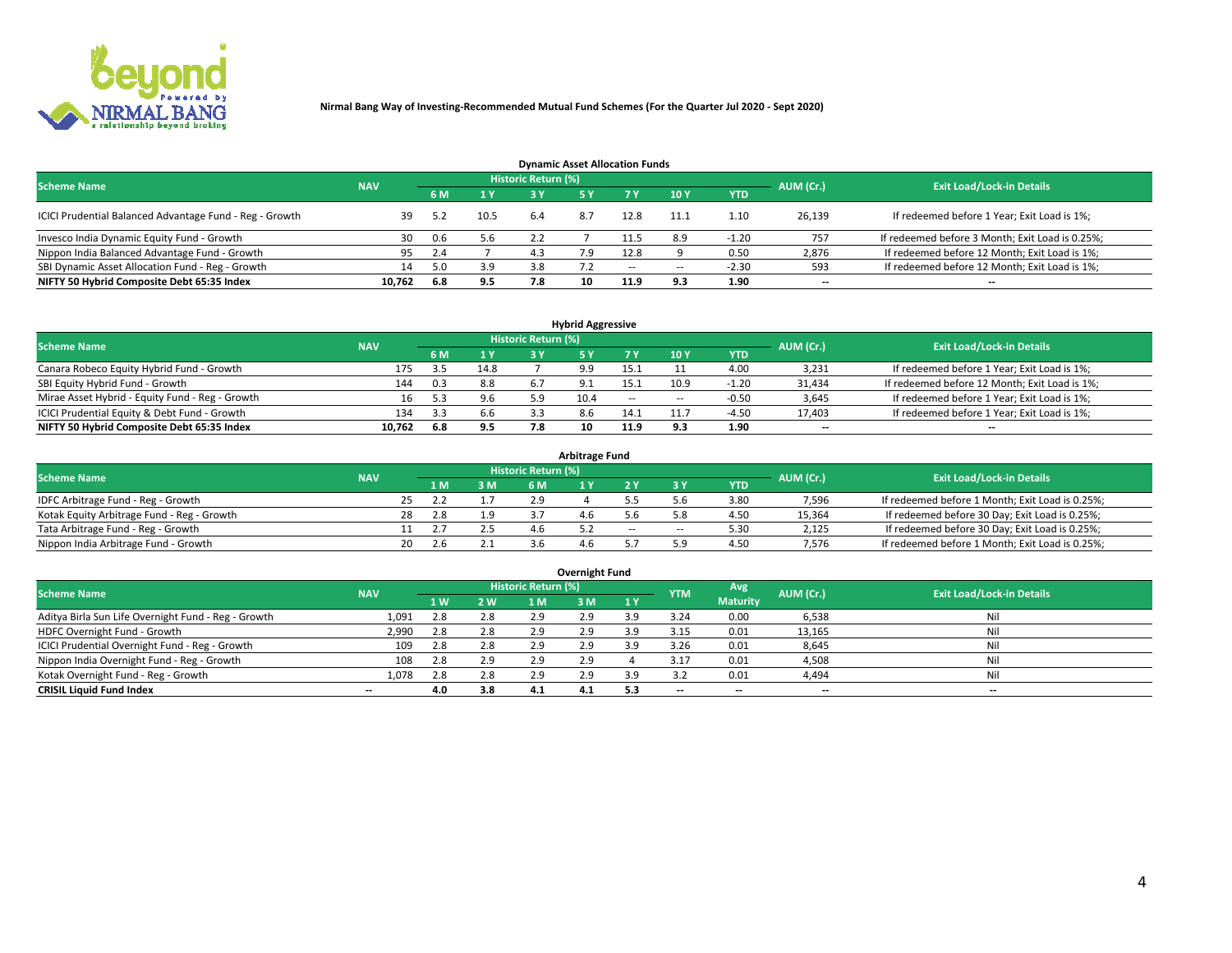

| <b>Liquid Funds</b>                              |            |     |     |                            |     |     |                          |                 |                          |                                  |  |  |  |  |
|--------------------------------------------------|------------|-----|-----|----------------------------|-----|-----|--------------------------|-----------------|--------------------------|----------------------------------|--|--|--|--|
| <b>Scheme Name</b>                               | <b>NAV</b> |     |     | <b>Historic Return (%)</b> |     |     | <b>YTM</b>               | Avg             | AUM (Cr.)                | <b>Exit Load/Lock-in Details</b> |  |  |  |  |
|                                                  |            | 1 W | 2 W | 1 M                        | : M | 1Y  |                          | <b>Maturity</b> |                          |                                  |  |  |  |  |
| Aditya Birla Sun Life Liquid Fund - Reg - Growth | 324        |     | 3.2 | 3.4                        |     |     | 3.63                     | 0.10            | 38,375                   | *Ref Footnote                    |  |  |  |  |
| ICICI Prudential Liquid Fund - Reg - Growth      | 298        |     | 2.9 |                            |     |     | 3.64                     | 0.10            | 54,835                   | *Ref Footnote                    |  |  |  |  |
| Kotak Liquid Fund - Reg - Growth                 | 4,069      |     |     |                            |     | 4.9 | 3.49                     | 0.10            | 32,611                   | *Ref Footnote                    |  |  |  |  |
| Nippon India Liquid Fund - Growth                | 4,910      | 3.2 |     |                            |     |     | 3.51                     | 0.12            | 29,334                   | *Ref Footnote                    |  |  |  |  |
| Mahindra Manulife Liquid Fund - Reg - Growth     | 1,305      | 3.3 | 3.3 |                            |     |     |                          | 0.10            | 2,032                    | *Ref Footnote                    |  |  |  |  |
| <b>CRISIL Liquid Fund Index</b>                  | $- -$      | 4.0 | 3.8 | 4.1                        | 4.1 | 5.3 | $\overline{\phantom{a}}$ | $- -$           | $\overline{\phantom{a}}$ | $\overline{\phantom{m}}$         |  |  |  |  |

| <b>Ultra Short Fund</b>                      |            |      |     |                     |     |       |            |                 |                          |                                  |  |  |  |
|----------------------------------------------|------------|------|-----|---------------------|-----|-------|------------|-----------------|--------------------------|----------------------------------|--|--|--|
| <b>Scheme Name</b>                           | <b>NAV</b> |      |     | Historic Return (%) |     |       | <b>YTM</b> | Avg             | AUM (Cr.)                | <b>Exit Load/Lock-in Details</b> |  |  |  |
|                                              |            | 1 M. | 3 M | 6 M                 | 1 Y |       |            | <b>Maturity</b> |                          |                                  |  |  |  |
| HDFC Ultra Short Term Fund - Reg - Growth    |            | 4.8  | 6.6 |                     |     | $- -$ | 4.57       | 0.58            | 10.760                   | Ni                               |  |  |  |
| L&T Ultra Short Term Fund - Growth           |            |      | 4.4 |                     |     |       |            | 0.45            | 2,095                    | Ni                               |  |  |  |
| <b>NIFTY Ultra Short Duration Debt Index</b> | 4,167      | 4.2  | 4.9 |                     | 6.4 |       | $-$        | $- -$           | $\overline{\phantom{a}}$ | $-$                              |  |  |  |

| <b>Money Market Fund</b>                                |            |       |     |                     |  |       |                          |                 |                          |                                  |  |  |  |  |
|---------------------------------------------------------|------------|-------|-----|---------------------|--|-------|--------------------------|-----------------|--------------------------|----------------------------------|--|--|--|--|
| <b>Scheme Name</b>                                      | <b>NAV</b> |       |     | Historic Return (%) |  |       | <b>YTM</b>               | Avg             | AUM (Cr.)                | <b>Exit Load/Lock-in Details</b> |  |  |  |  |
|                                                         |            | 1 M   | 3 M | 6 M                 |  | 3 Y   |                          | <b>Maturity</b> |                          |                                  |  |  |  |  |
| Aditya Birla Sun Life Money Manager Fund - Reg - Growth | 279        | - 4.6 | 6.2 |                     |  | 7.8   | 3.98                     | 0.52            | 9,611                    | Nil                              |  |  |  |  |
| HDFC Money Market Fund - Growth                         | 4.323      | 4.7   | 6.4 | 8.3                 |  |       | 4.04                     | 0.53            | 9,713                    | Nil                              |  |  |  |  |
| Tata Money Market Fund - Reg - Growth                   | 3,556      | -4.5  |     | 7.8                 |  |       | 4.07                     | 0.48            | 535                      | Nil                              |  |  |  |  |
| <b>CRISIL Liquid Fund Index</b>                         | $- -$      | 4.1   | 4.1 | 4.8                 |  | $- -$ | $\overline{\phantom{a}}$ | $- -$           | $\overline{\phantom{a}}$ | $\overline{\phantom{a}}$         |  |  |  |  |

| <b>Short Term Fund</b>                |            |       |      |                     |     |     |      |                 |           |                                  |  |  |  |
|---------------------------------------|------------|-------|------|---------------------|-----|-----|------|-----------------|-----------|----------------------------------|--|--|--|
| <b>Scheme Name</b>                    | <b>NAV</b> |       |      | Historic Return (%) |     |     | YTM  | Avg             | AUM (Cr.) | <b>Exit Load/Lock-in Details</b> |  |  |  |
|                                       |            | 1 M . | 3 M  | 6 M                 | l M | 2 V |      | <b>Maturity</b> |           |                                  |  |  |  |
| HDFC Short Term Debt Fund - Growth    | 24         | 44    |      |                     |     |     | 5.17 | .<br>3.5,       | 12,737    | N                                |  |  |  |
| Nippon India Short Term Fund - Growth |            |       | ⊥⊥.∶ |                     |     |     | 4۰.د | 2.63            | 8,291     | M                                |  |  |  |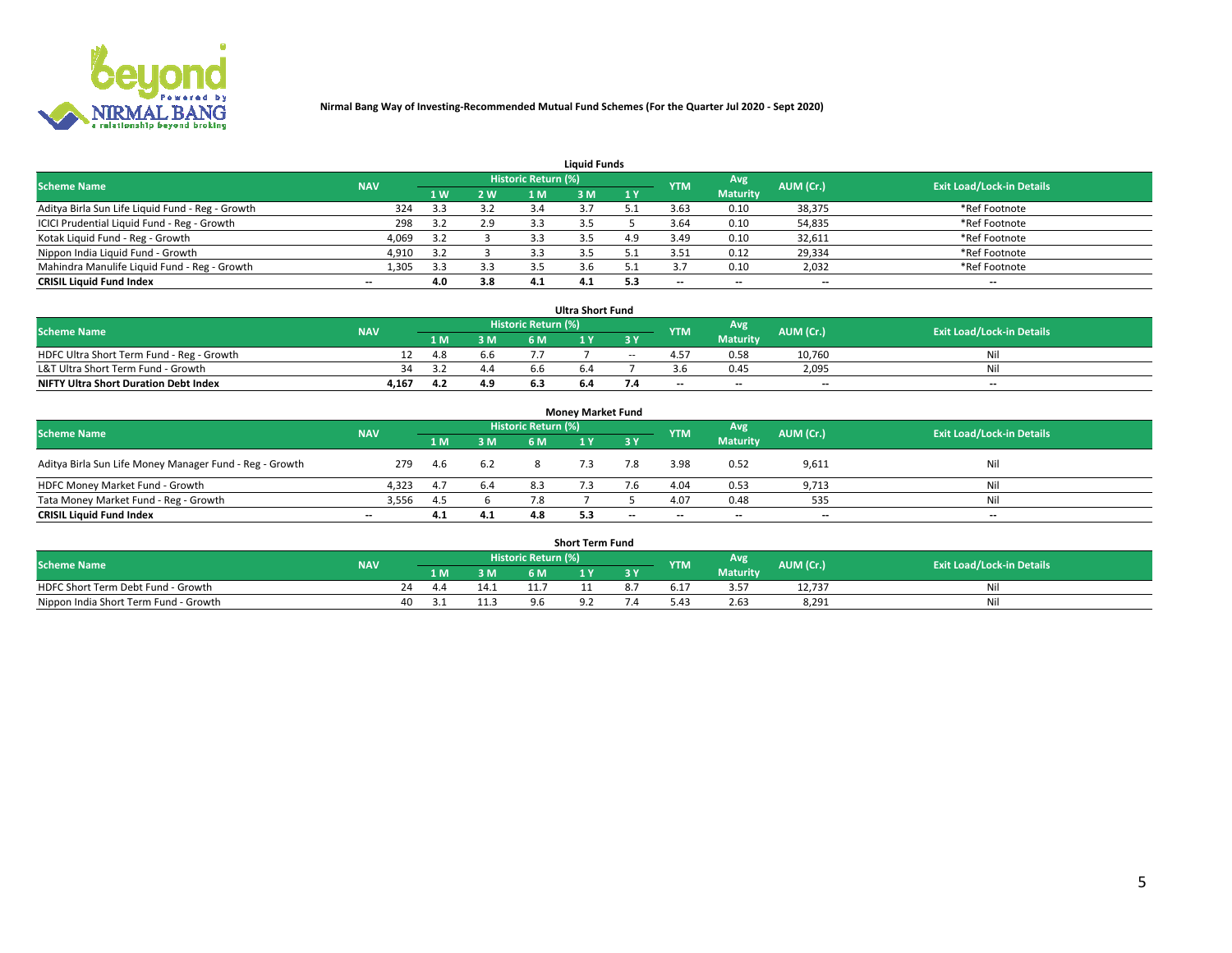

|                                           | <b>Low Duration Fund</b> |      |     |                     |  |     |            |                 |           |                                  |  |  |  |  |  |
|-------------------------------------------|--------------------------|------|-----|---------------------|--|-----|------------|-----------------|-----------|----------------------------------|--|--|--|--|--|
| <b>Scheme Name</b>                        | <b>NAV</b>               |      |     | Historic Return (%) |  |     | <b>YTM</b> | Avg             | AUM (Cr.) | <b>Exit Load/Lock-in Details</b> |  |  |  |  |  |
|                                           |                          | L M. | 3 M |                     |  | 3 Y |            | <b>Maturity</b> |           |                                  |  |  |  |  |  |
| Axis Treasury Advantage Fund - Growth     | 2.343                    | 4.4  | 8.6 |                     |  |     | 4.18       | 0.95            | 6,334     | Nil                              |  |  |  |  |  |
| Canara Robeco Savings Fund - Reg - Growth |                          | -3.3 | 6.6 |                     |  |     | 3.98       | 1.02            | 1,200     | Nil                              |  |  |  |  |  |
| IDFC Low Duration Fund - Reg - Growth     | 30                       |      | 8.⊥ |                     |  |     | 4.01       | 1.01            | 5,326     | Nil                              |  |  |  |  |  |

| <b>Banking &amp; PSU Bond Funds</b>                 |            |     |     |      |                            |      |  |            |                 |           |                                  |  |  |  |
|-----------------------------------------------------|------------|-----|-----|------|----------------------------|------|--|------------|-----------------|-----------|----------------------------------|--|--|--|
| <b>Scheme Name</b>                                  | <b>NAV</b> |     |     |      | <b>Historic Return (%)</b> |      |  | <b>YTM</b> | Avg             | AUM (Cr.) | <b>Exit Load/Lock-in Details</b> |  |  |  |
|                                                     |            |     |     | 3 M  | 6 M                        |      |  |            | <b>Maturity</b> |           |                                  |  |  |  |
| HDFC Banking and PSU Debt Fund - Reg - Growth       |            |     | 4.2 | 13.1 | 10.8                       | 10.6 |  | 6.05       | 3.44            | 7.544     | Ni                               |  |  |  |
| Kotak Banking and PSU Debt Fund - Reg - Growth      |            | 49. |     | 12.2 | 10.8                       | 10.5 |  |            | 4.37            | 7,830     | Nil                              |  |  |  |
| Nippon India Banking & PSU Debt Fund - Reg - Growth |            | 16  | -34 |      | 12.5                       | 10.8 |  | 4.98       | 3.35            | 5.425     | Ni                               |  |  |  |

| <b>Corporate Bond Funds</b>                         |            |        |      |                            |      |  |            |          |           |                                                |  |  |  |  |
|-----------------------------------------------------|------------|--------|------|----------------------------|------|--|------------|----------|-----------|------------------------------------------------|--|--|--|--|
| <b>Scheme Name</b>                                  | <b>NAV</b> |        |      | <b>Historic Return (%)</b> |      |  | <b>YTM</b> | Avg      | AUM (Cr.) | <b>Exit Load/Lock-in Details</b>               |  |  |  |  |
|                                                     |            |        | 3 M  | 6 M.                       |      |  |            | Maturity |           |                                                |  |  |  |  |
| ICICI Prudential Corporate Bond Fund - Reg - Growth |            | 3.0    | 12.5 |                            | 10.7 |  | 5.19       | 3.82     | 17.389    | Nil                                            |  |  |  |  |
| L&T Triple Ace Bond Fund - Reg - Growth             | 56         | $-6.0$ | 10.2 | 12.2                       |      |  | 6.31       | 8.02     | 4,580     | If redeemed before 3 Month; Exit Load is 0.5%; |  |  |  |  |
| Kotak Corporate Bond Fund - Std - Growth            | 2.827      |        | 12.2 | 10.7                       |      |  |            | 2.11     | 5,267     | Nil                                            |  |  |  |  |

| <b>Credit Risk Fund</b>                    |            |    |            |      |                            |     |           |            |                 |           |                                                                       |  |  |  |
|--------------------------------------------|------------|----|------------|------|----------------------------|-----|-----------|------------|-----------------|-----------|-----------------------------------------------------------------------|--|--|--|
| <b>Scheme Name</b>                         | <b>NAV</b> |    |            |      | <b>Historic Return (%)</b> |     |           | <b>YTM</b> | Avg             | AUM (Cr.) | <b>Exit Load/Lock-in Details</b>                                      |  |  |  |
|                                            |            |    | <b>1 M</b> | 3 M  | 6 M                        |     | <b>3Y</b> |            | <b>Maturity</b> |           |                                                                       |  |  |  |
| ICICI Prudential Credit Risk Fund - Growth |            | 23 | 4.8        | 13.3 |                            | 9.9 |           | 8.94       | 2.93            | 6,556     | If redeemed before 1 Year; Exit Load is 1%;                           |  |  |  |
| HDFC Credit Risk Debt Fund - Reg - Growth  |            |    |            | 16.9 |                            |     |           | 9.81       | 3.07            | 6,258     | If redeemed before 12 Month; Exit Load is 1%; If redeemed bet. 12     |  |  |  |
|                                            |            |    | 4.5        |      |                            |     |           |            |                 |           | Month to 18 Month; Exit Load is 0.5%;                                 |  |  |  |
|                                            |            |    |            |      |                            |     |           |            |                 |           | If redeemed before 12 Month; Exit Load is 3%; If redeemed bet. 12     |  |  |  |
| SBI Credit Risk Fund - Growth              |            | 33 | 6.0        |      |                            |     | 6.6       | '.97       | 3.61            |           | 3,848 Month to 24 Month; Exit Load is 1.5%; If redeemed bet. 24 Month |  |  |  |
|                                            |            |    |            |      |                            |     |           |            |                 |           | to 36 Month; Exit Load is 0.75%;                                      |  |  |  |

| <b>Floater Fund</b>                      |            |      |     |    |                       |      |   |            |                 |           |                                  |
|------------------------------------------|------------|------|-----|----|-----------------------|------|---|------------|-----------------|-----------|----------------------------------|
| <b>Scheme Name</b>                       | <b>NAV</b> |      |     |    | Historic Return (%) \ |      |   | <b>YTM</b> | Avg             | AUM (Cr.) | <b>Exit Load/Lock-in Details</b> |
|                                          |            |      | 1 M | ЗM | 6 M                   | .    | . |            | <b>Maturity</b> |           |                                  |
| Nippon India Floating Rate Fund - Growth |            | - 34 | 4 G |    |                       | 10.8 |   |            | 2.87            | 13,568    | NL                               |